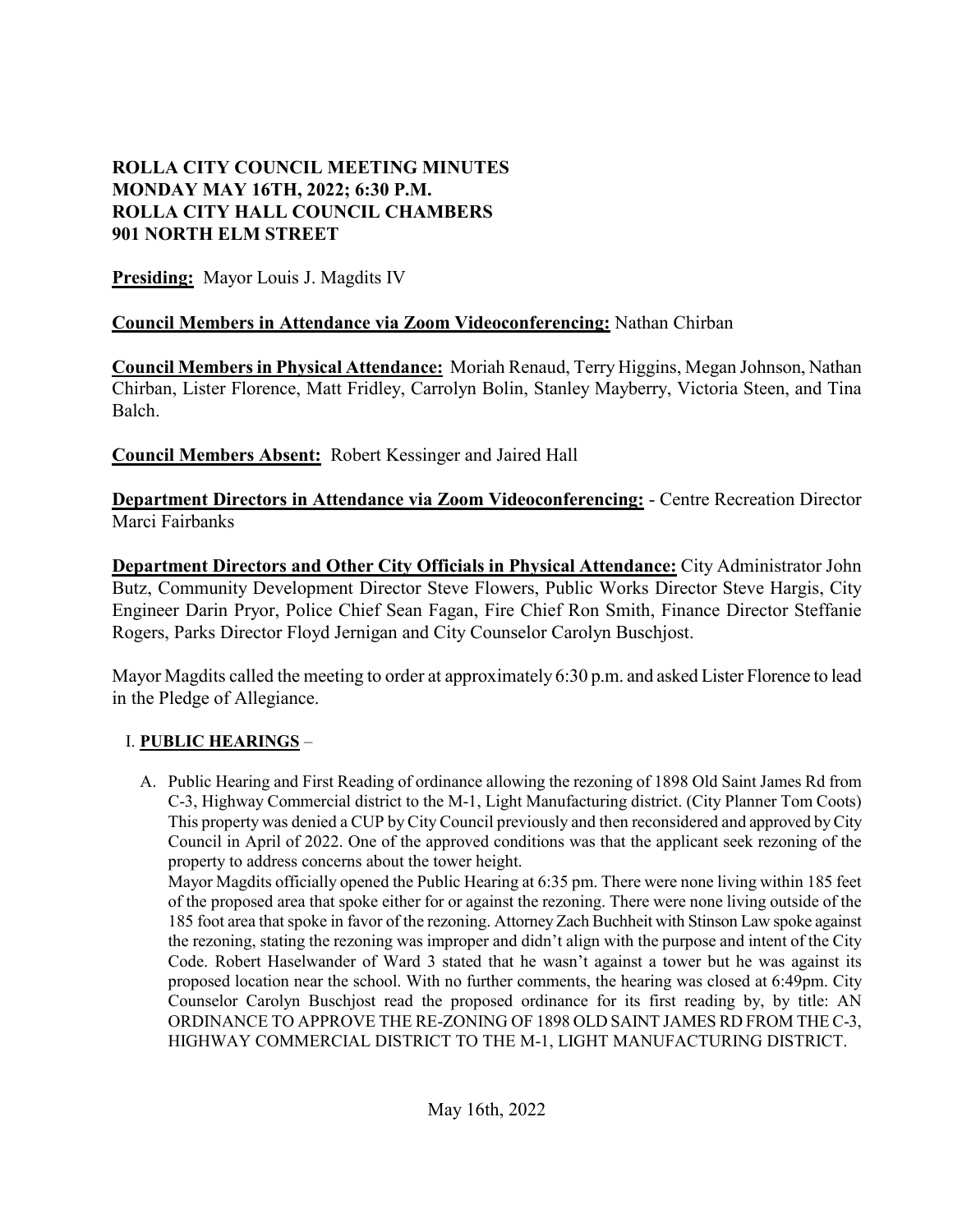#### II. **ACKNOWLEDGMENTS and SPECIAL PRESENTATIONS** –

A. A Proclamation was read and presented by Mayor Magdits commemorating the 25<sup>th</sup> Anniversary of The Community Partnership. LeeAnn Mentink, Development and Community Outreach Manager for the organization gave a short presentation explaining the many services it continues to provide to citizens.

#### III. **OLD BUSINESS** - None

## IV. **NEW BUSINESS**

- A. **Motion** to approve street and parking lot closures for Rolla's Route 66 Summerfest on June 3-4, 2022. (Public Works Director Steve Hargis) A motion was made by Johnson and seconded by Fridley to allow the closures for the 28<sup>th</sup> Annual Summerfest on June 3<sup>rd</sup> and 4<sup>th</sup>. A voice vote showed 10 Ayes and 2 Absent.
- B. **Motion** to authorize the negotiation of a contract with Archer-Elgin Engineering for sewer collection redundancy at HyPoint Industrial Park. (Public Works Director Steve Hargis) RFQ's were requested for consultant services to prepare an engineering report that evaluates alternatives for the replacement of and/or the construction of a redundant force sewer main that serves the HyPoint lift station. This report will be used to secure ARPA funds to construct the improvements. A motion was made by Bolin and seconded by Johnson to authorize and negotiate a contract for services with Archer-Elgin. A voice vote showed 10 Ayes and 2 Absent.

## V. **CLAIMS and/or FISCAL TRANSACTIONS** - None

# VI. **CITIZEN COMMUNICATION**

- A. Dale Wands continued to speak on his concerns regarding the Mission and homelessness. He also invited everyone to the Town Hall meeting on Wednesday, May 18<sup>th</sup> at 6pm, at the Phelps County Court House.
- B. Mayor Magdits read a statement regarding managing expectations regarding homelessness and explained why it was important for City Officials to remain neutral on issues. He expressed his support for the public town meeting but that since the City is actually the applicant to P&Z for a change in the zoning regulation regarding soup kitchens and overnight shelters, he felt it would be inappropriate for officials to attend and comment lest they be viewed by the public as showing favoritism.

## VII. **MAYOR/CITY COUNCIL COMMENTS**

Mayor Magdits spoke on the number of boards and commissions that the city has and the vital roles they play in governing, operating and planning of the city.

A. Appointment of Jody Eberly for Board of Adjustment  $(1<sup>st</sup> term ends July 2024)$  A motion was made by Fridley and seconded by Florence to approve the appointment. A show of hands showed Aye: Higgins, Bolin, Fridley, Lister, and Mayberry. Nay: Renaud, Johnson, Steen, Balch, and Chirban. Absent: Kessinger and Hall. With it being a tie vote, the Mayor voted in favor of the appointment as the breaking vote.